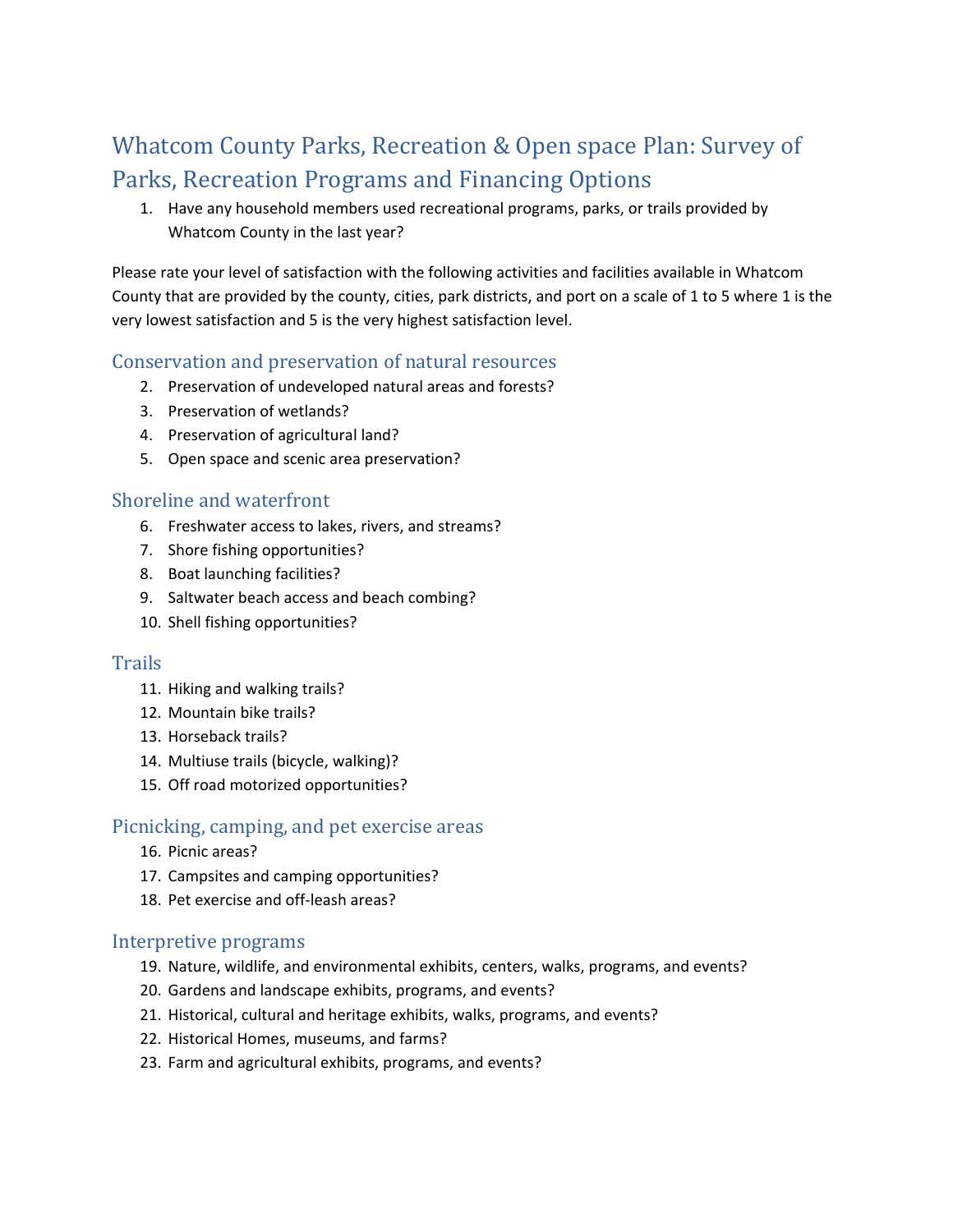## Athletic courts and fields

- 24. Playgrounds?
- 25. Athletic and play fields?
- 26. Athletic events and tournaments?

#### Firearms

27. Shooting ranges and areas?

#### Supporting services and facilities

- 28. Directional and informational signage?
- 29. Restrooms?
- 30. Parking areas?
- 31. Bicycle accommodations?
- 32. Accommodations for people with disabilities?
- 33. Food and vending concessions?

## Rental facilities

- 34. Rental of canoes, kayaks, paddle boats, and paddle boards?
- 35. Rental of cabins and overnight lodges?
- 36. Rental of picnic lodges and shelters?
- 37. Rental of historic homes, activity centers and similar facilities for weddings, retreats, meetings, and events?

# Activities and events

- 38. Music and art exhibits, concerts, and events?
- 39. Outdoor skill and safety instructions (backcountry camping, first‐aid, bicycling, and horseback riding)?
- 40. Volunteer opportunities in the parks?
- 41. Geocaching/orienteering?
- 42. Outdoor swimming opportunities?
- 43. Running and walking events?
- 44. Bicycle and mountain bike rides and events?
- 45. Ultimate Frisbee and disc golf opportunities?
- 46. Winter activities snowshoeing, cross-country skiing, snowmobiling?
- 47. Activities for older adults?
- 48. Firearms, shooting and hunter's safety classes?
- 49. Gardening and Horticultural classes?

If it requires more money than can be budgeted from Whatcom County resources to provide future recreation programs, how would you rate the following methods of paying for them?

# County recreation program financing options

50. Reduce the number of programs to control costs?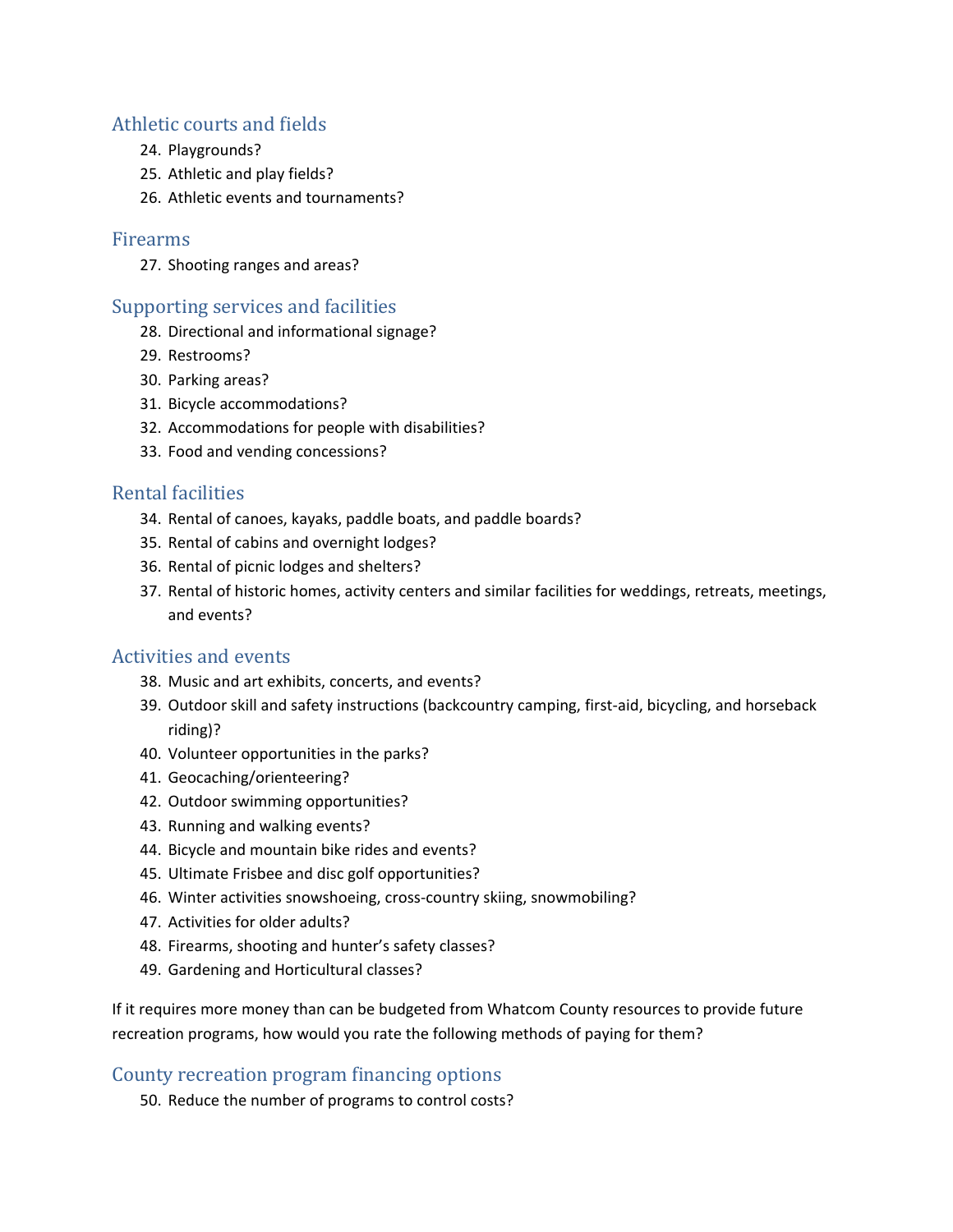- 51. Reduce the content, variety, and duration of programs to control costs?
- 52. Increase user fees for non-residents to finance program services?
- 53. Increase user fees for everyone to finance program services?
- 54. Increase county taxes to finance needed program services?

#### Facility priorities in general

In general, how would you rate the existing inventory of all park, recreation, and open space facilities provided in Whatcom County by the county, cities, school districts, port, state, and other park providers on a scale of 1 to 5 where 1 is the poor and 5 excellent?

- 55. Quantity the number, size and location of existing park and trail sites to serve the existing population?
- 56. Quality ‐ of maintenance conditions and furnishings including parking, restrooms, trails, campsites, shelters, cabins, and other facilities in existing parks?

How would you rate the need for the following additional facilities with the county in general whether provided by the county, cities, school districts, port state, or another park provider where 1 is the lowest and 5 the highest priority?

#### Conservation needs

- 57. Water resources and watershed protection areas?
- 58. Wildlife habitat, conservation, and natural areas?
- 59. Forestland conservation areas?
- 60. Farmland conservation areas?
- 61. Open space and scenic area preservation?
- 62. Historical and cultural buildings and sites?

#### Regional park needs

- 63. Shore fishing areas from docks?
- 64. Waterfront access and beach use sites?
- 65. Cartop boat (kayak/canoe) launch sites?
- 66. Powerboat launching and moorage facilities?
- 67. Picnic tables, play areas, and shelters?
- 68. Tent, yurt, RV campsites, group camps, and cabins?
- 69. Concessions for food and beverage, bait sales, etc.?

#### Trail Needs

- 70. Accessible trails and facilities within parks for people with disabilities?
- 71. Cross-county walking and hiking trails?
- 72. Cross‐country horse trails?
- 73. Cross‐country mountain bike trails?
- 74. Snowshoe, cross-country skiing trails?
- 75. Multipurpose (hike/bike/horse) trails?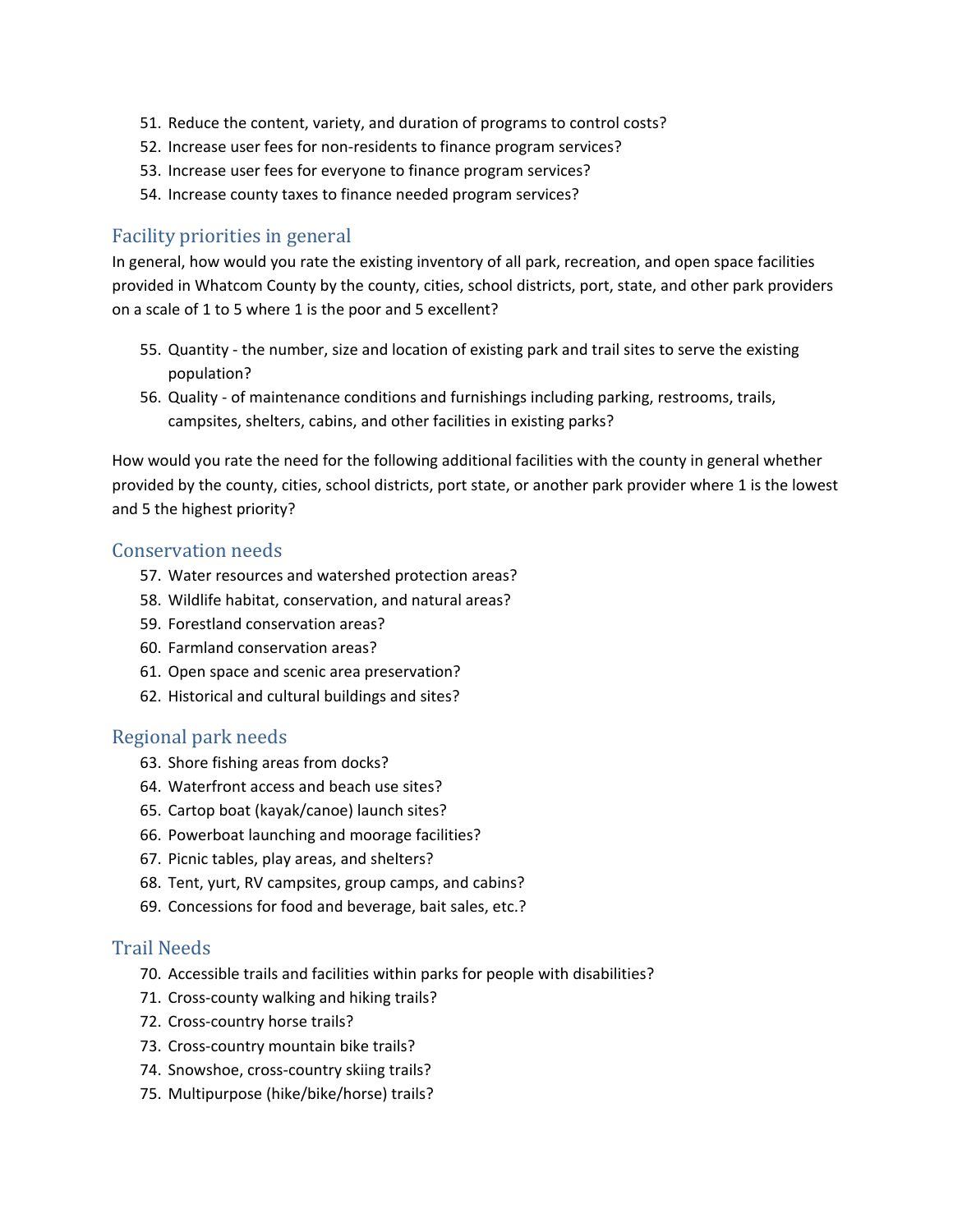- 76. On‐road bicycle routes?
- 77. Dog parks, exercise areas, and trails?
- 78. Off-road ATV, motorcycle, snowmobile trails, and ORV parks?
- 79. Remote backcountry campsites?

#### Recreational facility needs

- 80. Soccer, lacrosse, baseball, softball athletic fields?
- 81. Bocce and pickleball courts?
- 82. Golf course and driving ranges?
- 83. Community classrooms and meeting facilities?
- 84. Youth and teen activity centers?
- 85. Senior activity centers?

#### Supporting facilities

- 86. Restrooms?
- 87. Access and parking areas?
- 88. Interpretive and directional signage?

#### Development proposal priorities

The county, cities, school districts, port, and other park providers may jointly conserve wildlife and open space areas, and develop waterfront parks, picnic and camping facilities, trails, athletic fields, and meeting facilities within the county. How would you rate the following proposals where 1 is the lowest and 5 the highest priority?

#### Conservancy Parks

- 89. Protect water resource and watershed areas of the county?
- 90. Protect wildlife habitat areas of the county in and around fresh and saltwater areas, wetlands, and woodland areas?
- 91. Protect mature and old growth forested areas of the county from logging in and around urbanizing areas and in backcountry sites?
- 92. Protect historical and productive farmlands of the county from subdivision and development?
- 93. Protect scenic areas, viewpoints, and vistas of the county along fresh and saltwater shorelines, farmlands, and wooded hilltop and ridgelines?
- 94. Protect historic farms, sawmills, railroads, mines, and other heritage sites from demolition and development?
- 95. Acquire and develop additional saltwater access sites for fishing, beachcombing, and walking?
- 96. Acquire and develop additional freshwater access sites for fishing, swimming, and boating?
- 97. Develop additional boat launching facilities at saltwater sites?
- 98. Develop additional boat launching facilities at freshwater sites?
- 99. Develop additional non-motorized cartop (kayak / canoe) launching facilities at salt and freshwater sites?
- 100. Develop additional picnic shelters and group picnic facilities at major regional park sites?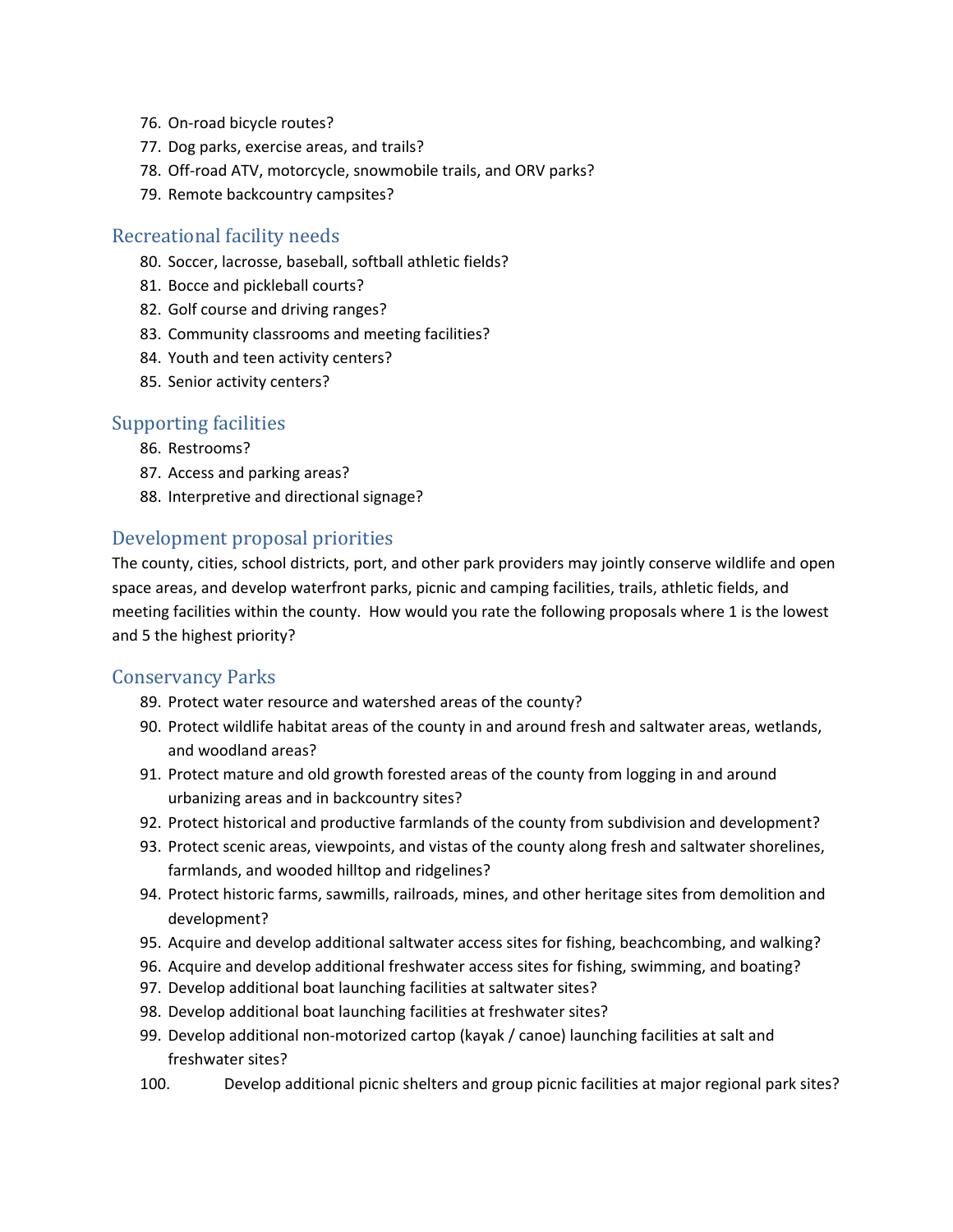101. Develop additional tent and RV campsites, yurts, cabins, and group camp sites at major regional park sites?

### Trail systems

- 102. Develop cartop boat put-in, take-out, and overnight campsites along navigable salt and freshwater paddling routes?
- 103. Develop cross‐country network of saltwater beach and shoreline walking areas and trails?
- 104. Develop cross‐country network of on and off‐road day and backpacking hiking trails?
- 105. Develop cross‐country network of horse stables, riding areas, and trails?
- 106. Develop off-road cross-country network of hike, bike, and horse trails?
- 107. Develop off‐road cross‐country network of snowshoe, skiing and snowmobile trails?
- 108. Develop cross-country system of on-road bicycle routes using road shoulders and designated bike lanes?
- 109. ATV/motorcycle riding areas support the continued private party operation of ATV/Motorcycle riding areas (no graphic provided)?

Note – Whatcom County, like all jurisdictions in Washington State, must restructure fiscal policies to reflect recently adopted restraints on the use of property license, and other taxes for the financing of general governmental services. The following questions outline a number of alternative methods for delivering park, recreation, and open space facilities and programs in the county for your evaluation. County Council could adopt some, most, or all of the following ways and methods for restructuring the way the county delivers and finances park and recreation facilities and services depending on the results of this survey, and in some cases subsequent voter approvals.

# Joint venture opportunity and partner options

Besides Whatcom County – cities, school districts, athletic organizations, private operators, and a variety of other public and private agencies own and operate park facilities and recreational programs within the county. How would you rate joint ventures projects with the following organizations where 1 is the least desirable and 5 the most desirable?

# Park facility development and/or programming

- 110. With other public agencies (cities, school districts, and the port)?
- 111. With nonprofit organizations?
- 112. With for-profit organizations?

# Organizational and financing alternatives

County Council could institute alternative methods of managing and financing regional versus local park, recreation, and open space improvements within the county. How would you rate the following alternatives?

Local park facilities using recreational service areas – County Council could institute a limited short‐term (3‐5 year) property tax levy as a means of financing the acquisition, development, and/or operation of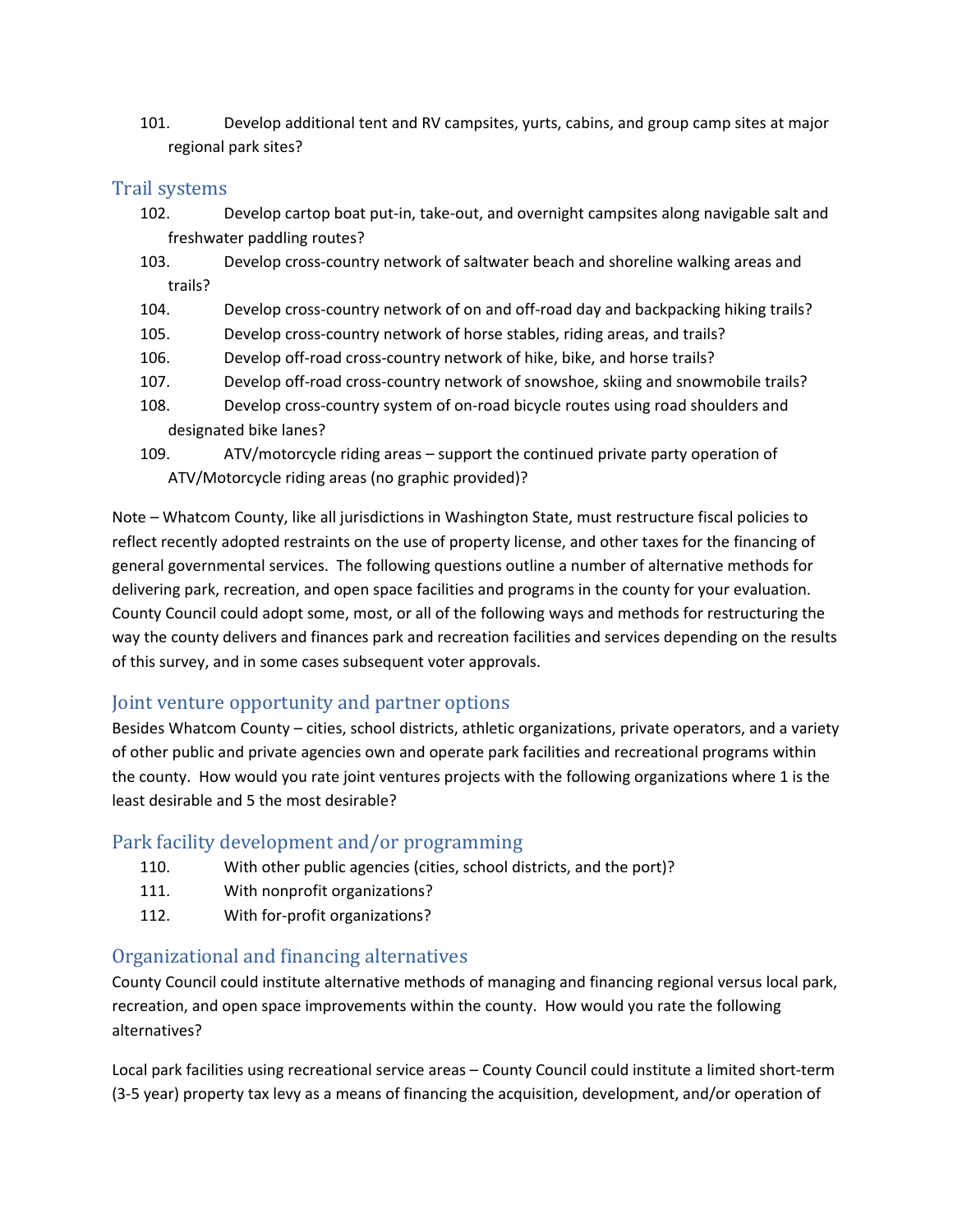local park, recreation, and open space facilities and/or programs within specified areas of the county. Recreation service areas can be established for a single facility for a single benefit area, such as scenic preservation for county waterfront areas – or for multiple facilities for a specified portion of the county, such as athletic fields and indoor gymnasiums for a city or an urban growth area (UGA).

Once proposed, the county residents within each local recreation service area vote to determine whether to assess a limited short-term property tax increment to finance acquisition, development, and/or operation of the proposed facilities and programs within the proposed local service area. How would you rate the following methods where 1 is the least desirable and 5 the most desirable?

#### Recreation service areas

- 113. Specific facilities organizing recreation service areas to finance specific facilities, programs, and land acquisitions such as the preservation of scenic areas?
- 114. If a levy were to be put on the ballot to finance local park facilities and programs, and land acquisitions within your local area, how much, if anything, would your household be willing to pay per year for this source of funding?

# Real estate excise and fuel tax, and license fee options

Subject to voter approval, County Council could institute a variety of optional fees and taxes to be used instead of or in addition to the regional/local organizational financing approaches defined in the above (as a way of reducing the use of property taxes for park financing). How would you rate each of the following optional approaches where 1 is the least desirable and 5 the most desirable?

# Optional dedicated fees and taxes

- 115. Real Estate Excise Tax (REET 3) an additional 0.25% assessment of the sales price of all real estate property (equal to \$250 per \$100,000 of sale price) paid by the purchaser to be dedicated exclusively to the acquisition and development of park and open space?
- 116. Local Option Vehicle License Fee an additional %15.00 per vehicle license registered in the country to be dedicated exclusively to the acquisition and development of trail improvements?
- 117. Local Option Fuel Tax an additional \$0.023 per gallon sales tax to be paid by residents and tourists to be dedicated exclusively to the acquisition and development of trail improvements?
- 118. Local Option Sales Tax an additional 0.1% sales tax (equal to \$0.10 for a \$100 purchase) to be paid by residents and tourists to be dedicated exclusively to the acquisition and development of park and open space?

# General obligation bond options

Subject to voter approval, County Council could also propose a variety of optional bonds as a means of financing park, recreation, and open space improvements for specific projects. This option could be used instead of or in addition to the options defined above. How would you rate the following where 1 is the least desirable and 5 the most desirable?